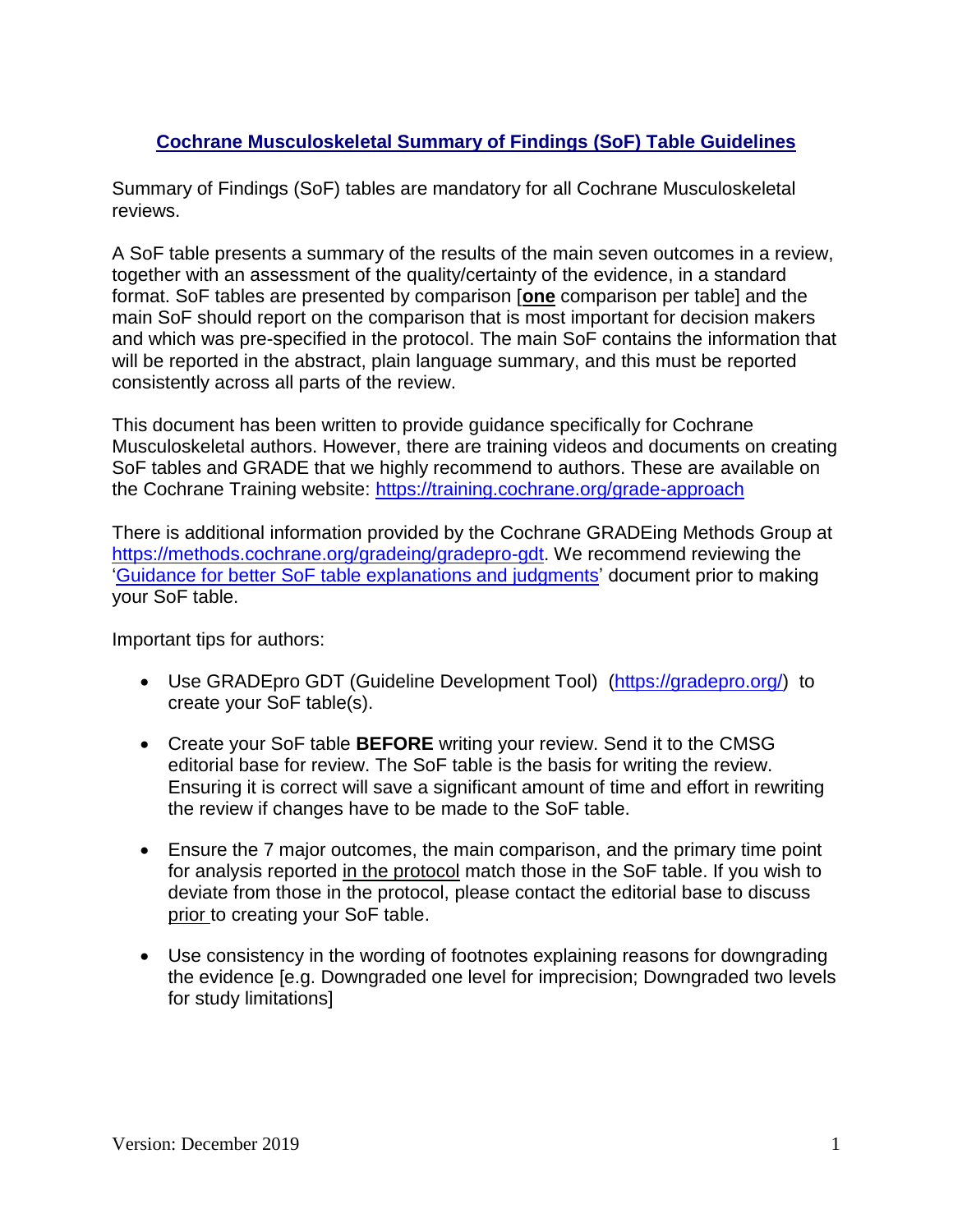## **Steps to create your SoF table in GRADEPro**

- 1. Sign up and log into GRADEPro [\(www.gradepro.org\)](http://www.gradepro.org/). Note the GRADE Handbook and other resources are available on this site.
- 2. Create a New Project (select Type "Summary of Findings (SoF) Table)
- 3. Select 'Import questions' and choose your RevMan file (first check out your file into RevMan and then save it to your desktop)
- *4.* Choose the comparison(s) for which you wish to create SoF table(s) *[reminder that these should be the important comparisons that you pre-specified in your protocol]*
- 5. Use Table view version '**Summary of findings (v3)**'. Click on each cell to check and fill in any missing information.<br>  $\begin{array}{c|c}\n\hline\n\end{array}$  Bottom panel  $\star$  Explanations



# Example of SoF v3 table below

| <b>Outcome</b>                                                                                                                           |                                             | Anticipated absolute effects (95% CI)                                 |                                          |                                                         |                                                                   |                                                                                                                                     |                |
|------------------------------------------------------------------------------------------------------------------------------------------|---------------------------------------------|-----------------------------------------------------------------------|------------------------------------------|---------------------------------------------------------|-------------------------------------------------------------------|-------------------------------------------------------------------------------------------------------------------------------------|----------------|
| No of participants<br>(studies)                                                                                                          | <b>Relative effect</b><br>(95% CI)          | $\bullet$<br>Without<br>Subacromial<br>decompression                  | <b>With Subacromial</b><br>decompression | <b>Difference</b>                                       | Certainty                                                         | What happens                                                                                                                        |                |
| Pain<br>assessed with: (VAS or<br>NRS, 0 to 10, lower is<br>better)<br>follow up: mean 1 yea<br>rs<br>No of participants: 28<br>(2 RCTs) |                                             | The mean pain without<br>subacromial decompre<br>ssion was 2.9 points |                                          | MD 0.26 points lower<br>(0.84 lower to 0.33 hig<br>her) | $\bigoplus\bigoplus\bigoplus$<br><b>HIGH</b>                      | Subacromial decompression results in little to no dif<br>ference in pain at 1 year.                                                 | $\blacksquare$ |
| <b>Global assessment of</b><br>treatment success<br>follow up: mean 1 yea<br>rs<br>No of participants: 29<br>(2 RCTs)                    | <b>RR 1.08</b><br>$(0.93 \text{ to } 1.27)$ | 65.5%                                                                 | 70.8%<br>(61 to 83.2)                    | 5.2% more<br>(4.6 fewer to 17.7 mor<br>$\epsilon$       | $\bigoplus \bigoplus \bigoplus \bigodot$<br>MODERATE <sup>a</sup> | Subacromial decompression probably results in a sm<br>all possibly unimportant effect in global assessment<br>of treatment success. | $\blacksquare$ |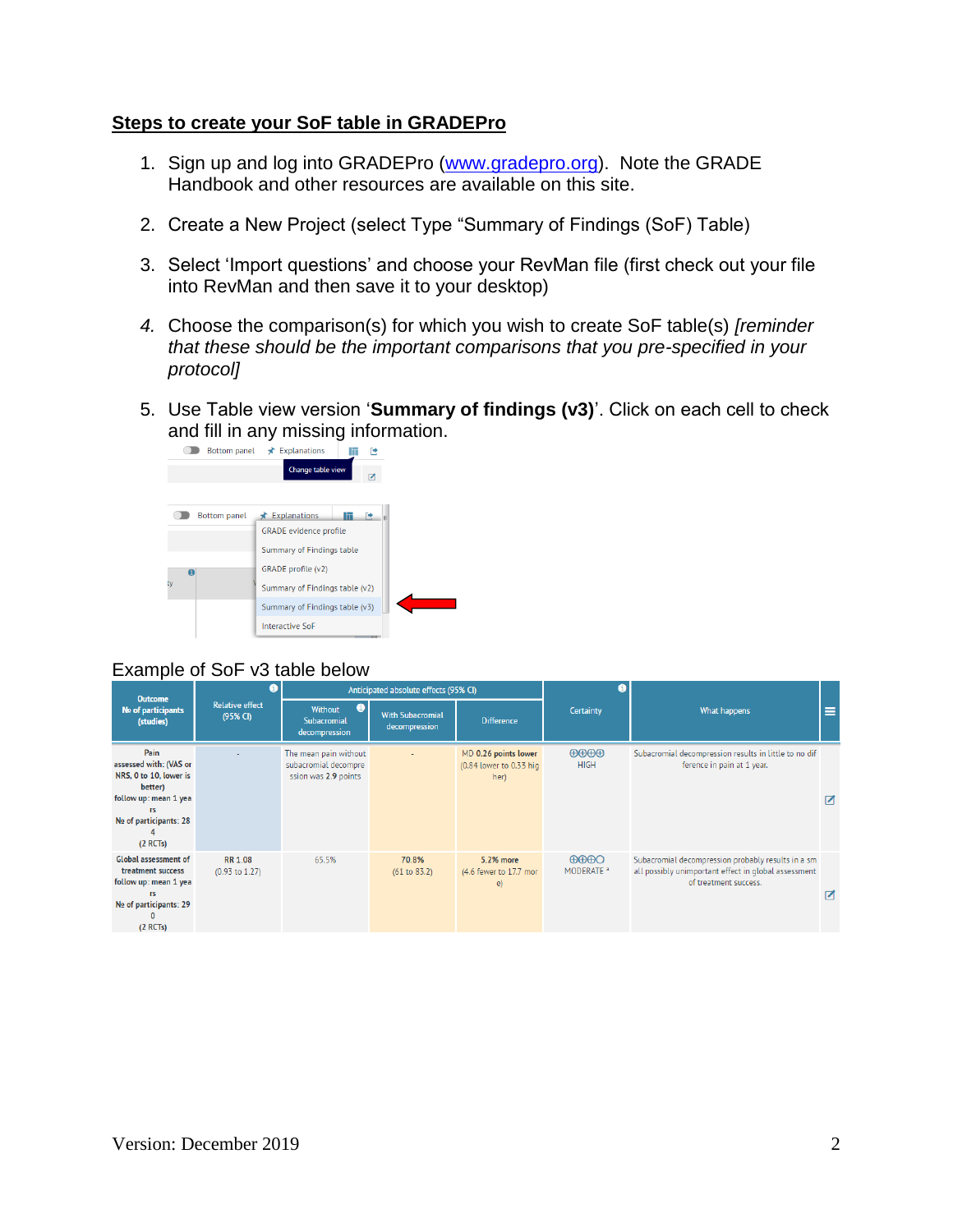## 6. Additional data in the '**What happens**' column

Cochrane Musculoskeletal requests authors to provide the following additional data in this column: the number needed to treat (NNT), absolute percent difference (for continuous outcomes), relative percent change, and a narrative statement briefly describing the results.

**6.1 Number needed to treat (NNT)** [note the NNT is only presented for clinically important results]

#### *Dichotomous data*

**Number needed to benefit (NNTB) OR Number needed to harm (NNTH)** – We recommend using the Visual Rx NNT calculator, available at Dr Chris Cates EBM website:<http://www.nntonline.net/> [Visual Rx is on the **left** menu]

Note there is also a help file<http://www.nntonline.net/visualrx/help/>

#### *Continuous data*

Please contact the Cochrane Musculoskeletal editorial base for the Wells NNT calculator.

## **6.2 Absolute percent difference**

#### *Dichotomous data*

This is automatically calculated and displayed in the 'Anticipated absolute effects: Difference' column. There is no need to duplicate this information in the 'What happens' column.

#### *Continuous data*

Calculate by dividing the mean difference by the scale of the measure and express as a percentage.

## **6.3 Relative percent change**

*Dichotomous data* Calculate as the Risk Ratio - 1 and express as a percentage.

#### *Continuous data*

Calculate as the absolute benefit (mean difference) divided by the baseline mean of the control group, and express as a percentage.

## **6.4 Narrative statement**

Add a brief statement to describe the results based on the magnitude of the effect size and the certainty of the evidence. GRADEPro has an option to add an automatic narrative explanation of 'What happens' when you click on that cell. Choose the size of the effect and then based on that effect size and the certainty of the evidence, you can select and insert a narrative statement.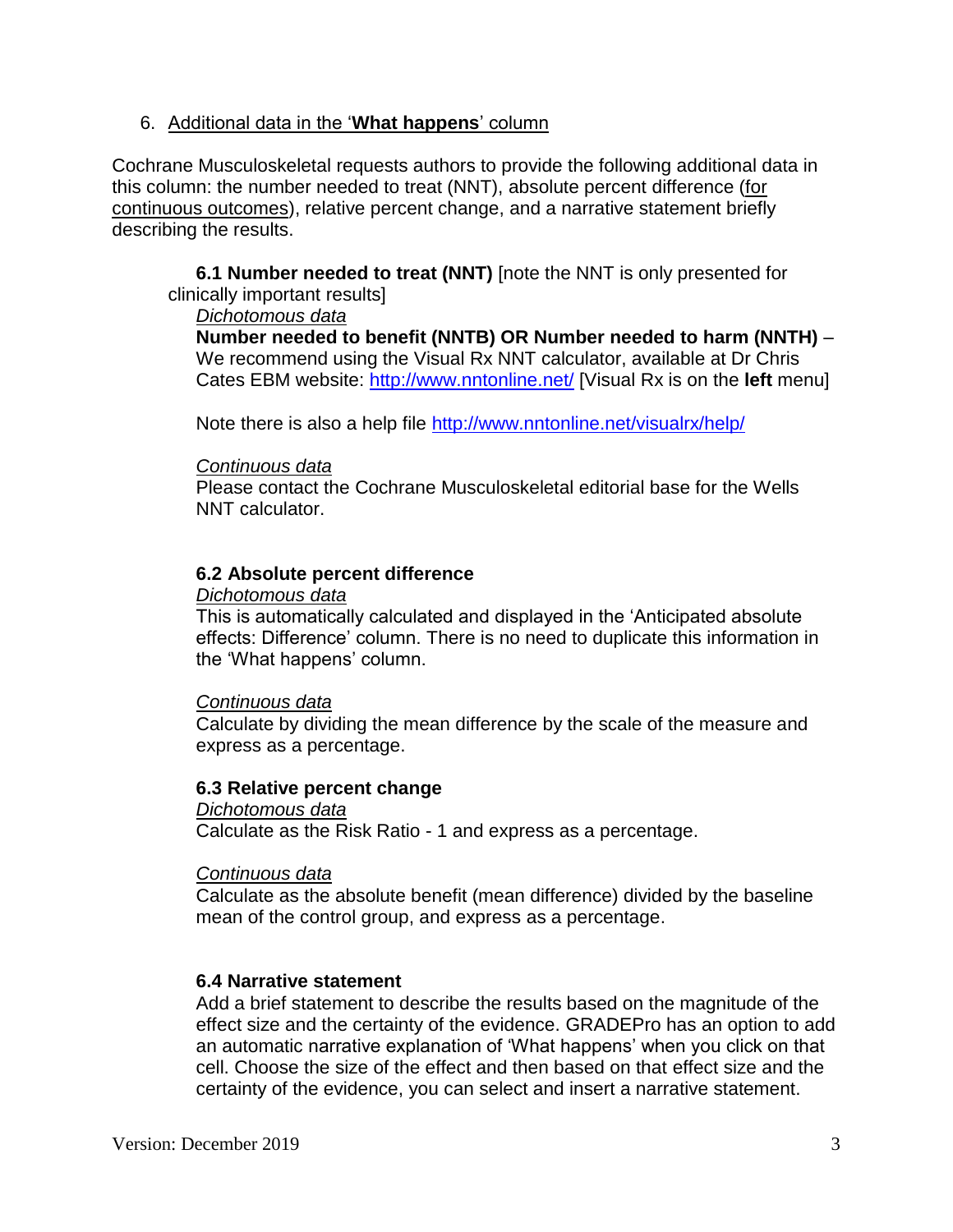| <b>Automatic narrative</b>   |              |                             |              |                 |
|------------------------------|--------------|-----------------------------|--------------|-----------------|
| Size of effect               |              | <b>Narrative statements</b> |              |                 |
| None                         | $\checkmark$ | None                        | $\checkmark$ | Insert          |
| None                         |              |                             |              |                 |
| Large effect                 |              |                             |              | <b>500 left</b> |
| Moderate effect              |              |                             |              |                 |
| Small effect (important)     |              |                             |              |                 |
| Small effect (not important) |              |                             |              |                 |
| No effect                    |              |                             |              |                 |
|                              |              |                             |              |                 |

| <b>Automatic narrative</b> |              |                                                                              |  |              |               |
|----------------------------|--------------|------------------------------------------------------------------------------|--|--------------|---------------|
| Size of effect             |              | <b>Narrative statements</b>                                                  |  |              |               |
| Moderate effect            | $\checkmark$ | None                                                                         |  | $\checkmark$ | <b>Insert</b> |
| What happens               |              | None                                                                         |  |              |               |
|                            |              | Tramadol may reduce patients experiencing any adverse events.                |  |              |               |
|                            |              | Tramadol appears to reduce patients experiencing any adverse events.         |  |              |               |
|                            |              | The evidence suggests that tramadol results in a large reduction in patients |  |              |               |
|                            |              | experiencing any adverse events.                                             |  |              |               |
|                            |              |                                                                              |  |              |               |
|                            |              |                                                                              |  |              |               |

# The narrative statements are based on this table of standardised wording:

|                                 | Important         | Less important             | No important                                     |  |  |
|---------------------------------|-------------------|----------------------------|--------------------------------------------------|--|--|
|                                 | benefit/harm      | benefit/harm               | benefit/harm or null effect                      |  |  |
| High<br>Quality<br>evidence     | improves          | improves slightly          | little or no difference<br>in [outcome]          |  |  |
| Moderate<br>quality<br>evidence | probably improves | probably improves slightly | probably little or no difference<br>in [outcome] |  |  |

 $\overline{\phantom{a}}$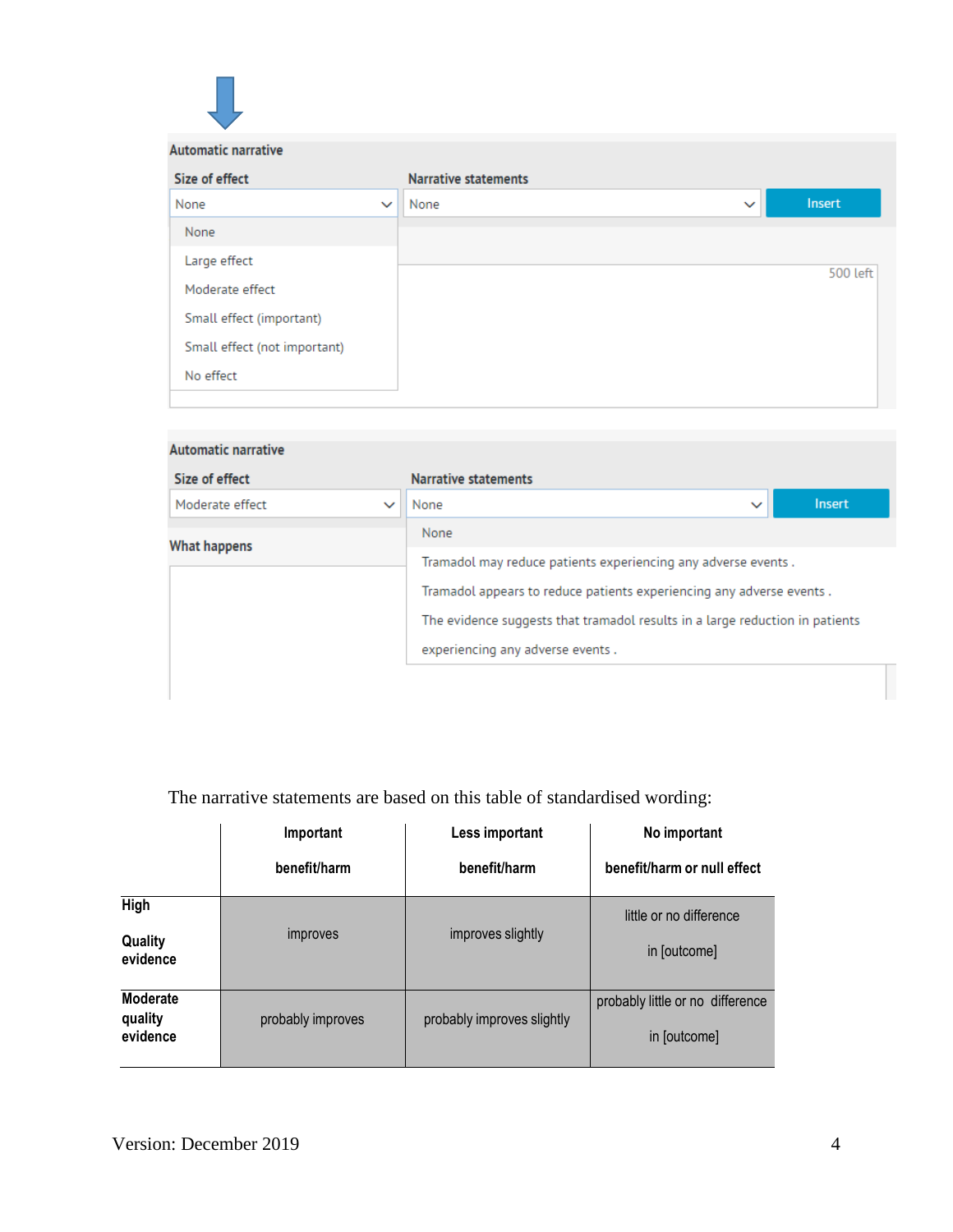| Low<br>quality<br>evidence      | may improve                                                    | may improve slightly                           | may have little or no difference<br>in [outcome] |  |  |  |  |
|---------------------------------|----------------------------------------------------------------|------------------------------------------------|--------------------------------------------------|--|--|--|--|
| Very low<br>quality<br>evidence | We are uncertain whether [intervention] improves [outcome]     |                                                |                                                  |  |  |  |  |
| No events or<br>rare events     | Use comments in SoF in a plainer language or summarise results |                                                |                                                  |  |  |  |  |
| No studies                      |                                                                | No studies were found that looked at [outcome] |                                                  |  |  |  |  |

The standardised statements above are based on the following paper:

Glenton C., Santesso N., Rosenbaum S., Stromme Nilsen E., Radar T., Ciapponi A., Dilkes H, (2010). Presenting the results of Cochrane systematic reviews to a consumer audience: a qualitative study. Med Decision Making DOI: 10.1177/0272989X10375853

# 7. Export the Table to RevMan

|                                                                                                                                          |                                         | 7.1 Select the Export table icon on the top right<br>Should Subacromial decompression vs. placebo for rotator cuff disease be used for rotator cuff disease? |                                                                                   |                                                         |                                              | <b>Bottom panel</b><br>$\star$ Explanations                                         |  |
|------------------------------------------------------------------------------------------------------------------------------------------|-----------------------------------------|--------------------------------------------------------------------------------------------------------------------------------------------------------------|-----------------------------------------------------------------------------------|---------------------------------------------------------|----------------------------------------------|-------------------------------------------------------------------------------------|--|
|                                                                                                                                          |                                         | Subacromial decompression compared to placebo for rotator cuff disease for rotator cuff disease                                                              |                                                                                   |                                                         |                                              | Export table.                                                                       |  |
| <b>Outcome</b><br>No of participants<br>(studies)                                                                                        | Ω<br><b>Relative effect</b><br>(95% CI) | $\bullet$<br>Without<br>Subacromial                                                                                                                          | Anticipated absolute effects (95% CI)<br><b>With Subacromial</b><br>decompression | <b>Difference</b>                                       | m<br><b>Certainty</b>                        | What happens                                                                        |  |
| Pain<br>assessed with: (VAS or<br>NRS, 0 to 10, lower is<br>better)<br>follow up: mean 1 yea<br>rs<br>No of participants: 28<br>(2 RCTs) |                                         | decompression<br>The mean pain without<br>subacromial decompre<br>ssion was 2.9 points                                                                       |                                                                                   | MD 0.26 points lower<br>(0.84 lower to 0.33 hig<br>her) | $\Theta \Theta \Theta \Theta$<br><b>HIGH</b> | Subacromial decompression results in little to no dif<br>ference in pain at 1 year. |  |